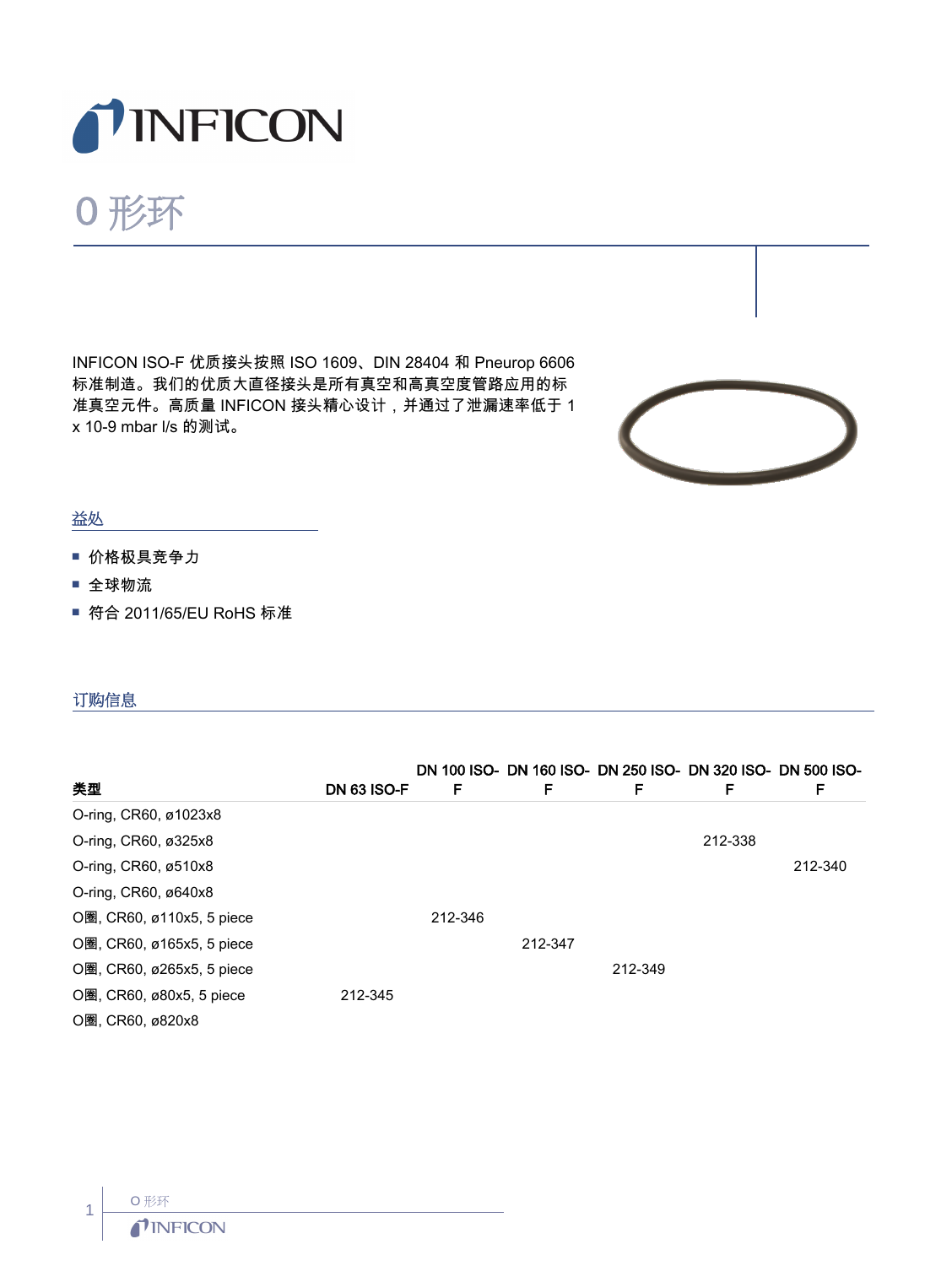| F | DN 630 ISO- DN 800 ISO-<br>E | DN 1000<br><b>ISO-F</b> |
|---|------------------------------|-------------------------|
|   |                              | 212-343                 |

212-341

212-342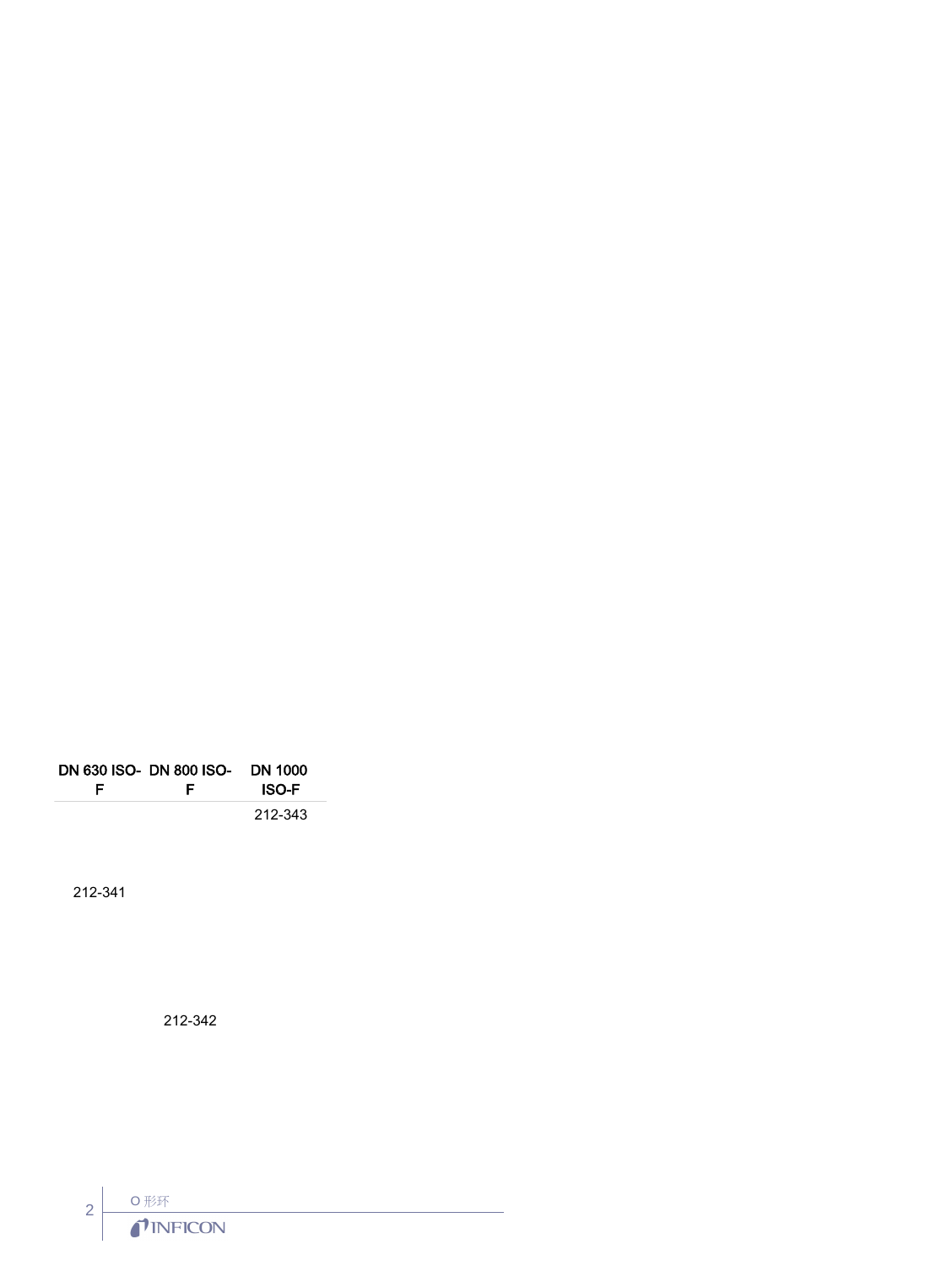## 规格

| 类型   |        |        |        |        |     | DN 63 ISO-F DN 100 ISO- DN 160 ISO- DN 250 ISO- DN 320 ISO- DN 500 ISO- |
|------|--------|--------|--------|--------|-----|-------------------------------------------------------------------------|
|      |        | F      |        |        |     |                                                                         |
| 规格 A | 80     | 110    | 165    | 265    | 325 | 510                                                                     |
| 规格 B | 5      |        | 5      |        |     | 8                                                                       |
| 密封圈: | CR     | СR     | СR     | СR     | СR  | СR                                                                      |
| 套件:  | 5 pcs. | 5 pcs. | 5 pcs. | 5 pcs. |     |                                                                         |